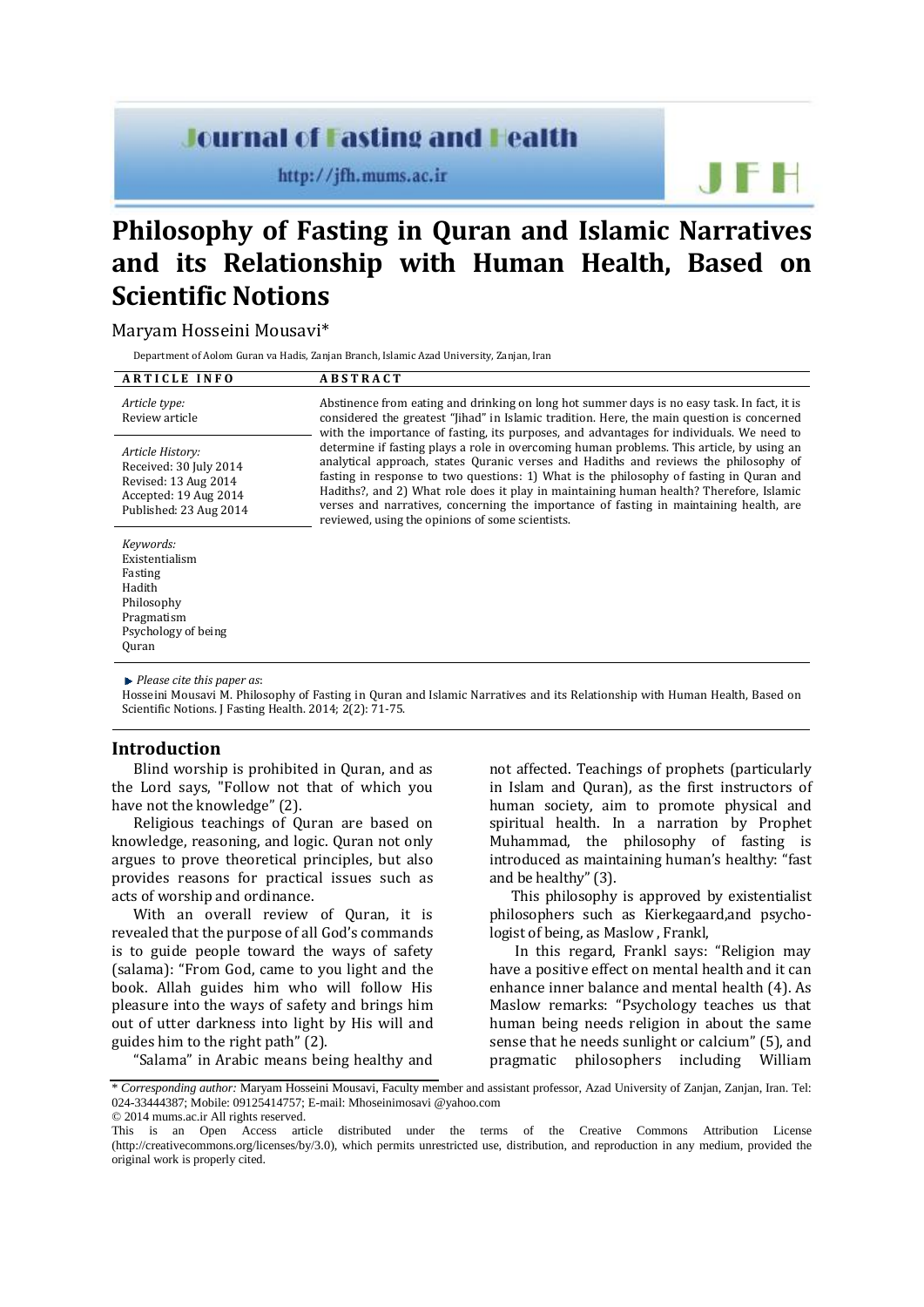James. As James states, "Concepts and theories, which have advantageous results for human, have a sense of reality in them" (6).

#### *Philosophy of fasting in Al-Baqarah (verse 183) and other Hadiths*

In one of two verses (7) explaining the philosophy of fasting, the purpose of this practice is to achieve abstinence: "Believers, fasting is decreed for you as it was decreed for those before you; perchance you will be cautious" (7).

In this verse, the objective of fasting is to achieve piety. Piety, coming from the Arabic root "wa-qa-ya", refers to self-restraint and abstinence (8). In Quranic terms, piety is the origin of all moral virtues, and without it, attaining other virtues is impossible; thus, it is introduced as a factor for human happiness (9).

Allameh Tabatabai's interpretation of this verse is as follows: "There is no doubt that the purpose of fasting is to achieve piety. If a man refrains from legitimate interests, his willpower will be enforced" (10).

According to Quran, humans have free will and are architects of their own personalities. Special abilities have been bestowed upon people by God and other creatures seem to lack these features. Human is responsible for creating his own character and this world is his playground. He can either ascend to a divine status or descend into degeneration.

According to Quran, one of the main causes of human downfall is losing rational control over impulses, instincts, and feelings. Therefore, if one yields to his instinctive impulses, his downfall and depravity is imminent. As Dr. Frankl believes, there are two paths one can take regarding human freedom, which is the common feature of all people; the right way is fulfilling moral responsibilities in order to avoid depravation (11).

According to Quran, in order to achieve noble human ideals and goals, one should not allow his desires, instincts, and impulses to rule over (12). In fact, one should master his own existence and dominate his instincts and emotions. Contrary to Freud's beliefs, human has the ability to freely decide on the acceptance or rejection of instinctive tendencies. Dr. Frankl believes conscious domination of instinctive impulses to be one of the positive features of human character (13). This is the reason why the meanings of piety and felicity are so closely attached, according to Quran (14).

Certainly, reaching this level of control, called piety, is not easy and requires mental practice. In various narratives have been discussed the philosophy of morality and be used an analytical approach. The Prophet said: "Fasting is a shield against harms" (15), since it reinforces human nature to control himself against hardships and crisis". He also states: "Fasting is 'Zakat' of the body. It is in fact a means of physical and spiritual refining of the body"(16). The person who fasts is in full awareness and abstains from what may cause physical or moral harm; thereby, he guarantees his own health.

Not only from the perspective of religious philosophers but also in the atheist front, piety (defind as self-control and self-mastery) is of great importance. In this regard, Nietzsche believes that resistance against ambitions brings power, which is the source of all good traits. Without realizing the power of humankind, we cannot expect any good from him. Submission of a foul person to the demands of lust is definite. However, a virtuous person has the strength to resist lustful desires; Nietzsche names this kind of person as "Übermensch" or "super human" (17).

## *Philosophy of fasting in Al-Baqarah (verse 184) and other Hadiths*

"And that you fast is good for you if you know" (7).

In this verse, philosophy of fasting is its benefit and advantage for humans. Let us first examine the meaning of good.

Good in ethics refers benefit and profit (18). Ibn Sina defines good as a means for achieving perfection. Khaje Nasir Toosi puts it another way: "Achieving something for a purpose that is suitable and best for man" (19). Considering the meaning of good in this holy verse, it is inferred that fasting is expedient and paves the way for human perfection.

Given the fact that mankind is a being with different dimensions and biological aspects, his material and spiritual sides are intertwined and affect one another (13).

The concept of 'human needs' is a global and extensive one. In order to ensure one's survival all these needs should be satisfied. Human's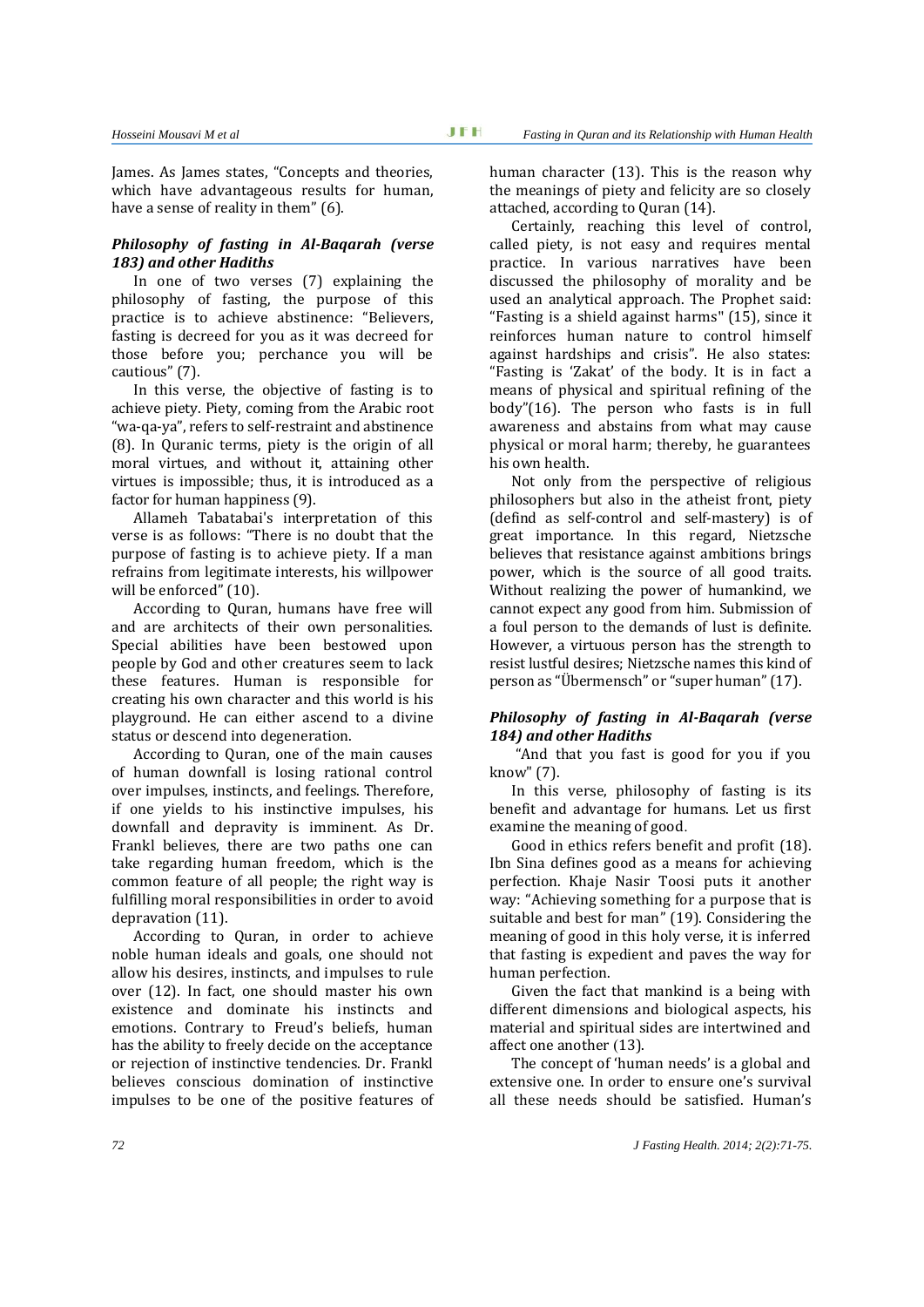health can be guaranteed by meeting both physical and spiritual needs. However, in this modern materialistic world, spiritual needs are often neglected. In liberalism, the soul is rejected and in the materialistic approach, the soul is considered spoiled.

Physical and spiritual dimensions of human existence complement and affect one another; in fact, if one of these aspects is not fully satisfied, the other would suffer, as well. Therefore, human consciousness of the spiritual realm and the way one responds to its needs can be effective in tackling problems and disappointments.

According to Frankl, spirituality, as one of the foundations of human existence, is so influential that it can affect other motives. Regarding the abovementioned points, we reviewed some profits and also spiritual needs, which ensure that fasting is suitable answer for them.

# *Satisfying spiritual feelings and religious needs*

Presence of religious feelings in mankind is proved by many philosophers. William James defines the sense of religiosity as a collection of different emotions which are based on religious knowledge. He also describes religion as "The feelings, acts, and experiences of individual men in their solitude, so far as they apprehend themselves to stand in relation to whatever they may consider divine; this connection is achieved by means of heart, intellect, or religious practices" (20).

As Dr. Viktor Frankl remarks, "Deep in the unconscious mind (or inner consciousness) dwells a strong and deep-rooted sense of religion". Based on clinical observations, he states that "Suppression of religious feelings will lead to suppressed mental and psychological illnesses"(21).

As Dr. Alexis Karl remarks: "Religious feeling, similar to the sense of beauty, is a fundamental human feeling, which invites mankind to be unified with God" (22). If such needs are suppressed or not satisfied, they will lead to catastrophic results such as depression, addiction, nihilistic attitudes, and the advent of spiritual emptiness.

### *Satisfying the need to worship*

Fating is practical worship as many psychologists of being, and existentialism

*J Fasting Health. 2014; 2(2):71-75. 73*

philosophers have confirmed religious worship with inevitable impacts on mental health. This is due to the deep unconscious or subconscious need for worship in all humankind (23). As Dr. Alexis Karl remarks, humans need to worship, and this tendency is as natural as the desire to love.

Acts of worship strengthen our soul and give us the power to withstand grief and anxiety (24). Thus, confusion and spiritual crisis of modern man is the result of his negligence towards his spiritual needs. American psychologist Maslow regards denial, distorted sense of self, and frustration as the major players in psychological trauma (13).

#### *Lifestyle changes*

Nothing is harder than overcoming lethargy and all the habits which hinder personality development.Fasting changes one's lifestyle. These changes in daily habits help one overcome laziness, which is a barrier to one's aspirations and achievements. These changes are necessary for transforming people's lives, and will help them acknowledge their abilities.

Although it is very difficult to change human nature, as prayer will make the task much easier. As Dr. Karl says, "Nothing is harder than overcoming laziness and all the habits that hinder the way of personality development" (25).

#### *Giving meaning to life by feeling the joy of spiritual matters and God's presence*

In Shabaniyah beautiful sermon, Prophet Muhammad impressively *says*, "O people, Ramadan is ahead of us; God has invited you to his fesitvity" (26). This beautiful and joyful feeling of being invited by God not only lessens the pain of fasting, but also encourages us to join this festivity hosted by the Lord.

Through fasting, one can feel his presence deep inside and step into the realm of spirituality. He can go back to his origins, enjoy God's presence in this festivity, surrender to the glorious greatness of this communion, and welcome the hardships and sufferings of fasting. As Jaspers says: "In dealing with a supreme, intellect rebuilds itself completely, and when facing the transcendent, "I" becomes the pure "self" and the whole universe reveals itself in its entirety" (27).

A thorough understanding of the spiritual pleasures of fasting is not comparable to any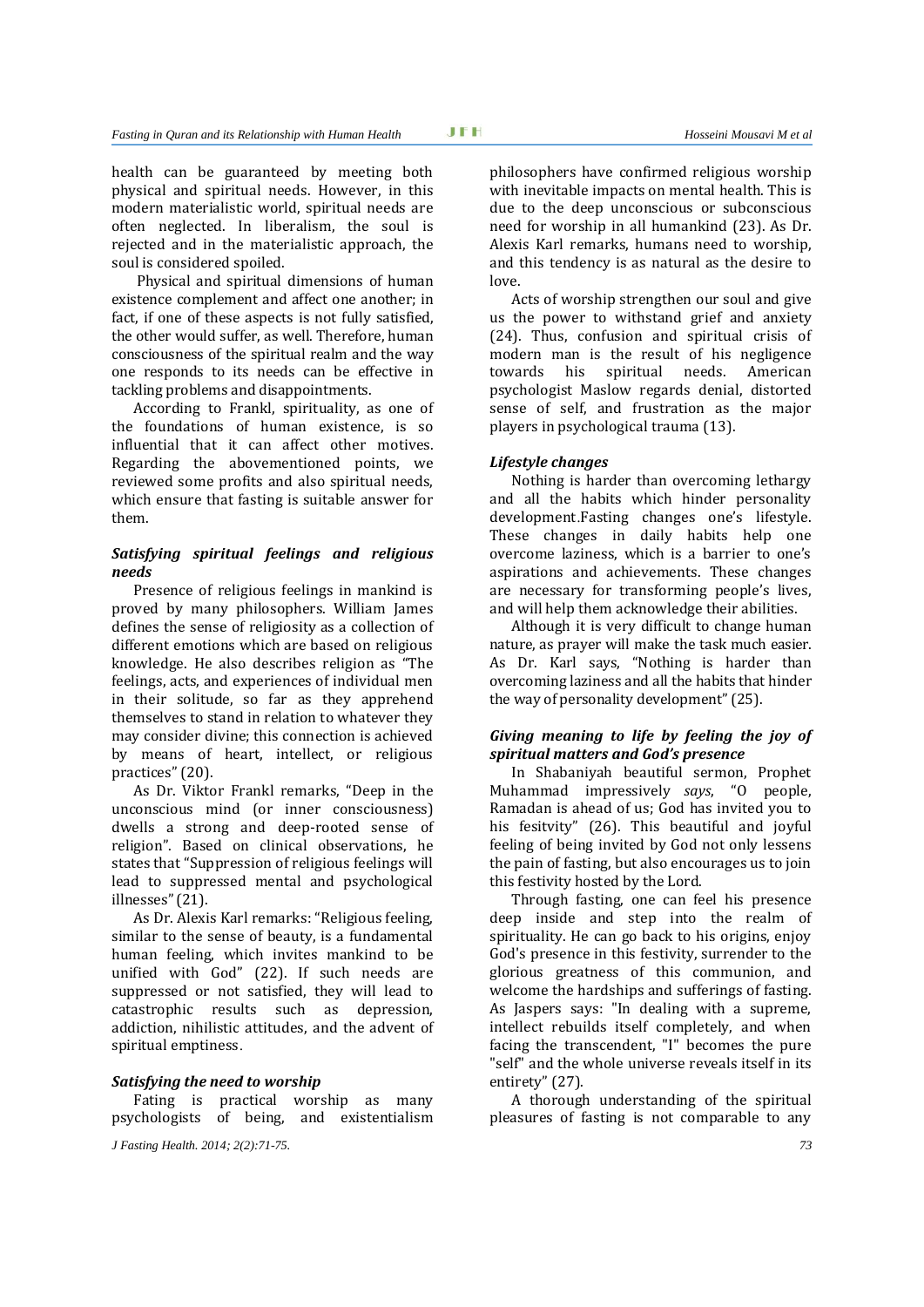physical pleasure. As prophet said: "There are two sources of pleasure for anyone who fasts; joy of Iftar and meeting the Lord. However, the happiness and joy of a believer is not that of eating, since it is not a virtue that the righteous are praised for, but it is because they managed to do good in God's presence"(28).

Kierkegaard says, "No matter how hard God's commands are, God is love and man forgets his sufferings through love" (29).

As Hafiz says in his poem, "In the cup (of the heart), we have beheld the reflection of the face of the beloved (God), O thou void of knowledge of the joy of the perpetual wine-drinking of ours" (30).

All these beliefs give meaning and purpose to one's life. In modern psychology, Dr. Frankl believes that some mental diseases are rooted in man's inability to find meaning and responsibility in life, unlike Freud, who considered sexual frustration as the source of psychological disorder (31).

#### *Inhibition of mental obsessions*

Today is the era of delusions and mental obsessions. Which is called intellectual and functional neurosis. It is an unreasonable belief may occupy one's mind and guide him toward irrational, uncontrollable deeds (32).

Prophet Muhammad recommended fasting in response to a person who asked about the way to hold back devil's temptations (30)*.*

#### **Understanding the pain of fellow men**

As Islamic narratives indicated, through fasting, the rich can understand the suffering of the poor since they experience hunger and can show their kindness and empathy for the poor (33).

#### **Conclusion**

This article looked at the philosophy of fasting and its impact on human health. All religious orders have a logical purpose. In fact, based on Quran, blind acts of worship are prohibited. Fasting is a religious practice, mentioned in two Quranic verses. Careful study of these verses and Hadiths shows that the philosophy and purpose of human existence is to provide a context for one's health and wellbeing. A comparative look at these goals and ideas, along with new scientific advances, has revealed the mystery of human existence and has highlighted the importance of prophets'

teachings and their impact on human health.

#### **References**

- 1. Majlesy Mb. Baharalanvar 96. Tehran: Maktabealeslami. 1388; 256.
- 2. Makarem Shirazi N. Qoranalhakim. Tehran: Markaz Nashr; 1390; 110.
- 3. Majlesy Mb. Baharalanvar, 96. Tehran: Maktabealeslami. 1388; 255.
- 4. Frankl V, Yazdy A. Hkoda Dar Na Hkod Agah. Tehran: Rasa; 1375.
- 5. Maslow A, Toward A. Psychology of Being. The University of Michigan. 2007; 206.
- 6. Pragmatism JW, Rashidian A. Tehran: Elmi Farhangy. 1386; 176.
- 7. Makarem Shirazi N. Tafsir Nemone 1. Tehran: Kotob Alislamy; 1368; 623.
- 8. Sayyah A. Farhag Jamea. Tehran: Islam. 1343\_659
- 9. Eskandary Mh. Ahklaq-Dar- Qoran 1. Tehran: Moasseseh Emamhkomini. 1376; 71.
- 10. Tabatabai Mh. Almyzan 2. Tehran: Elmi Fekvy.  $1364 \cdot 7$
- 11. Hasani Bafarani T. Mahyyat Ensan–Va- Niyazhaie Ao-Dar Dydgahe Frankl No 4. Tehran: Ravanshenasi-Va-Din; 2011.
- 12. Quran. Jaseih; 23.
- 13. Hasani Bafarani T. Mahyyat Ensan–Va- Niyazhaie Ao-Dar Dydgahe Frankl No 4. Tehran: Ravanshenasi-Va-Din; 2011.
- 14. Quran. Baqare, Verses 2; 4.
- 15. Majlesy Mb. Baharalanvar 96. Tehran: Maktabealeslami. 1388; 254.
- 16. Majlesy Mb. Baharalanvar 96. Tehran: Maktabealeslami. 1388; 136.
- 17. Mesbah M. Falsafeh Ahklaq. Tehran: Moasseseh Emamhkomini. 1379; 81-2.
- 18. Meskavih A. Tahzibalhklaq. Tehran: Bydar. 1410; 83.
- 19. Modarresi MR. Falsafeh Ahklaq. Tehran: Sorosh. 1388; 58.
- 20. Jams, V, Din-Va-Ravan, Qaeni. Tehran: Tarjome– Va-Nashreketab. 1357; 2-6.
- 21. Frankl V, Yazdy A. Hkoda Dar Na Hkod Agah. Tehran: Rasa; 1375; 95.
- 22. Karl A. Tafakoraty- Dar Bare –Zendgi, Mehrin, M. Tehran: Eskadari. 1360; 250.
- 23. Frankl V, Yazdy A. Hkoda Dar Na Hkod Agah. Tehran: Rasa; 1375; 14.
- 24. Karl A. Tafakoraty- Dar Bare –Zendgi, Mehrin, M. Tehran: Eskadari. 1360; 196-8.
- 25. Karl A. Tafakoraty- Dar Bare –Zendgi, Mehrin, M. Tehran: Eskadari. 1360; 254.
- 26. Qomy A. Safintol Bahar 3. Tehran: Astan Qods; 1994; 166.
- 27. Nasri A. Hkoda-Va-Enasan-Dar-Falsafe Jaspers. Tehran: Azarahksh. 1375; 308.